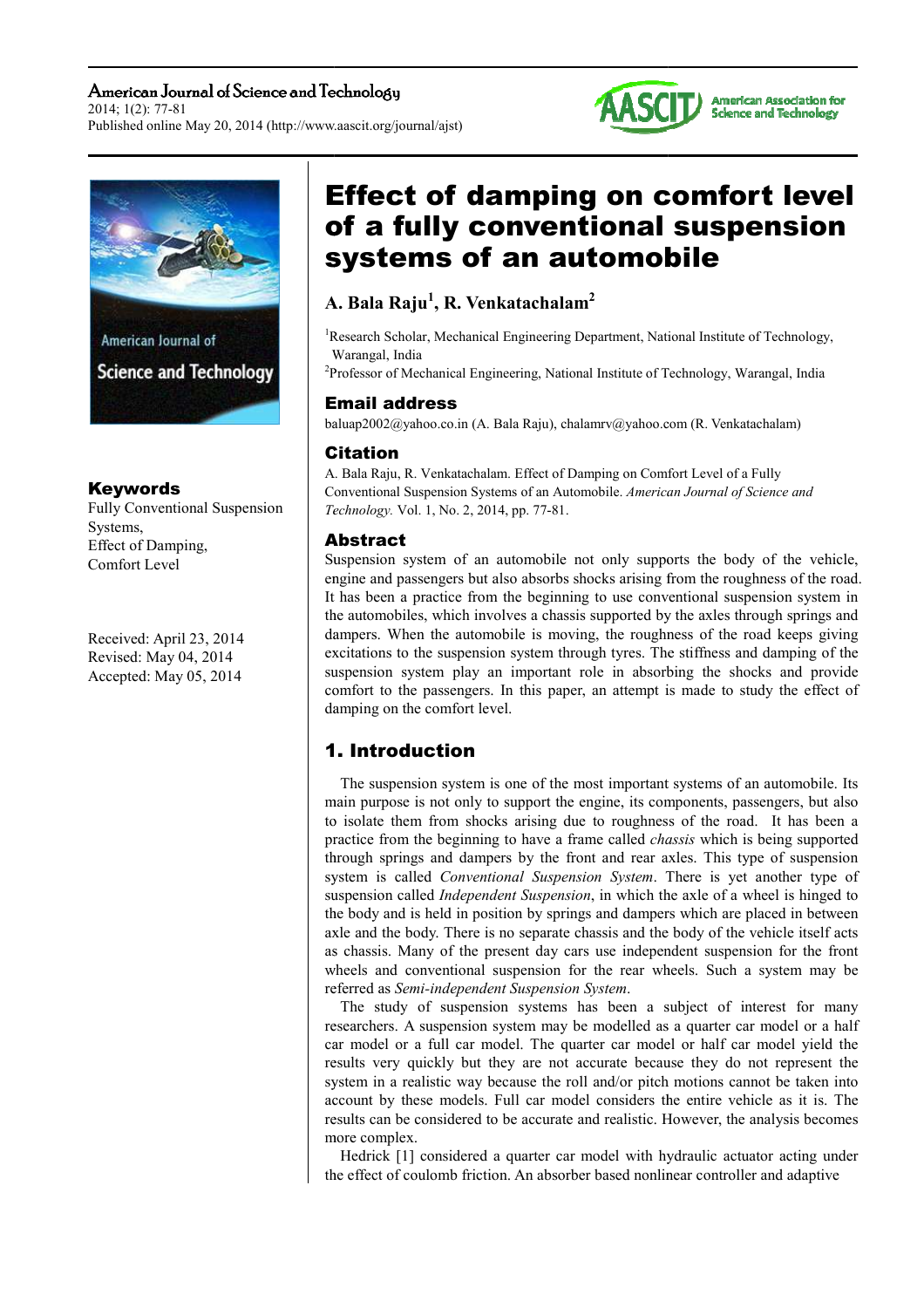nonlinear controller are proposed. Employing two sensors, one for displacement and other for velocity measurements, Majjad [2] considered a quarter car model and estimated the nonlinear damping parameters. Gobbi and Mastin [3], Wei Gao et al. [8] studied dynamic behaviour of passively suspended vehicles running on rough roads. The road profile is considered to give random inputs to the suspension system. Rajalingam and Rakheja [4] studied the dynamic behaviour of quarter car model under nonlinear suspension damper. Ahmed Faheem [5] studied the dynamic behaviour using quarter car model and half car model for different excitations given by the road. Jacquelien et al. [6] used electrical analogy in conjunction with quarter car model and studied the control scheme of the suspension system. Wei Gao et al. [7] also studied the dynamic characteristics considering the mass, damping and tyre stiffness as random variables. Kamalakannan et al. [9] tried adaptive control by varying damping properties according to the road conditions. Sawant et al. [10] developed an experimental procedure for determining the suspension parameters using a quarter car model. Thite [11] refined the quarter car model to include the effect of series stiffness. State space equations are employed to calculate the natural frequency and model damping ratios. Gadhia et al. [12] analysed quarter car model for rear suspension using ADAMS software. Wei Gao et al. [13] investigated dynamic response of cars due to road roughness treating it as random excitation. Lin [14] performed a time domain direct identification for vehicle mass, damping and stiffness.

Husiyno Akcay [15] studied multi objective control of half car suspension system. It is observed that when the tyre damping coefficients are precisely estimated, the road holding quality of the suspension system can be improved to some extent. Li-Xing Gao [16] considered a half car model in conjunction with pseudo-excitation for the road conditions and studied the dynamic response of the vehicle. Thite et al. [17] used a frequency domain method for estimating suspension system parameters. Roberto Barbosa [18] studied the frequency response of half car model due to pavement roughness. Roberto Barbosa [19] also investigated vibrations of vehicles subjected to a long wave measured pavement irregularity.

Attempts are being made to analyze the four wheeler with fully independent suspension system. Libin Li [20] performed computer simulation studies through multi body model, identifying twenty degrees of freedom. Pater Gaspar [21] considered full car model and proposed a method for identifying suspension parameters taking into account nonlinear nature of the components. Anil Shirahatt et al. [22] attempted to maximize the comfort level considering a full car model. Genetic algorithms have been employed to perform optimization to arrive at optimum values of suspension parameters. Hajkurami et al. [23] studied the frequency response of a full car model as a system of seven degrees of freedom. Ikbal Eski [24] obtained neural network base control system for full car model. Guidaa et

al. [25] proposed a method of identifying parameter of a full car model. The analysis has been developed for designing an active suspension system. Balaraju and Venkatachalam analysed the dynamic behaviour of an automobile using full car model for both, fully conventional suspension systems [26] and fully independent suspension systems [27].

In this paper, an attempt is made to study the effect of the damping on the comfort level offered by a fully conventional suspension system of an automobile.

### Nomenclature

| B, L <sub>1</sub> , L <sub>2</sub> | Dimensions of the main body see Figure 1                                                                  |
|------------------------------------|-----------------------------------------------------------------------------------------------------------|
| $c_2$ and $c_3$                    | Damping coefficients of dampers in suspension<br>system, $N.s/m$                                          |
| $G_l$ and $G_2$                    | Centres of mass of front and rear axles                                                                   |
| $I_1$ and $I_2$                    | Mass moment of inertia of the front and rear<br>axles, $kg.m^2$                                           |
| $I_r$ and $I_p$                    | Mass moments of inertia of the main body<br>about roll and pitch axes, respectively, $kg.m^2$             |
| $k_l$ , $c_l$                      | Stiffness and damping of the tyre, $N/m$ and<br>$N$ .s/m                                                  |
| $k_2$ and $k_3$                    | Stiffness's of springs in the suspension system,<br>N/m                                                   |
| m                                  | Mass of chassis and various things attached to<br>the chassis, such as engine, body of the vehicle,<br>kg |
| $m_1$ and $m_2$                    | Masses of the front and rear axles, $kg$                                                                  |
| х                                  | Vertical linear displacement of the main body                                                             |
| $x_1$ and $x_2$                    | Vertical linear displacements of masses $m_l$ and<br>m <sub>2</sub>                                       |
| $y_i$                              | The vertical displacements caused by<br>roughness of the road at different wheels, $i = 1$<br>to $4, m$   |
| $\gamma_I$ and $\gamma_2$          | Roll motions of the front and rear axles                                                                  |
| $\lambda_1$ and $\lambda_2$        | Pitch motions of the front and rear axles                                                                 |
| $\gamma$ and $\lambda$             | Roll and Pitch motions of the main body                                                                   |

### 2. Formulation

Figure 1 shows the arrangement of a conventional suspension system.  $(k_1, c_1)$  represent stiffness and damping properties of the tyres.  $(k_2, c_2)$  and  $(k_3, c_3)$  represent the properties of the shock absorbers, at the front suspension and rear suspension, respectively.  $m_1$  and  $m_2$  represent the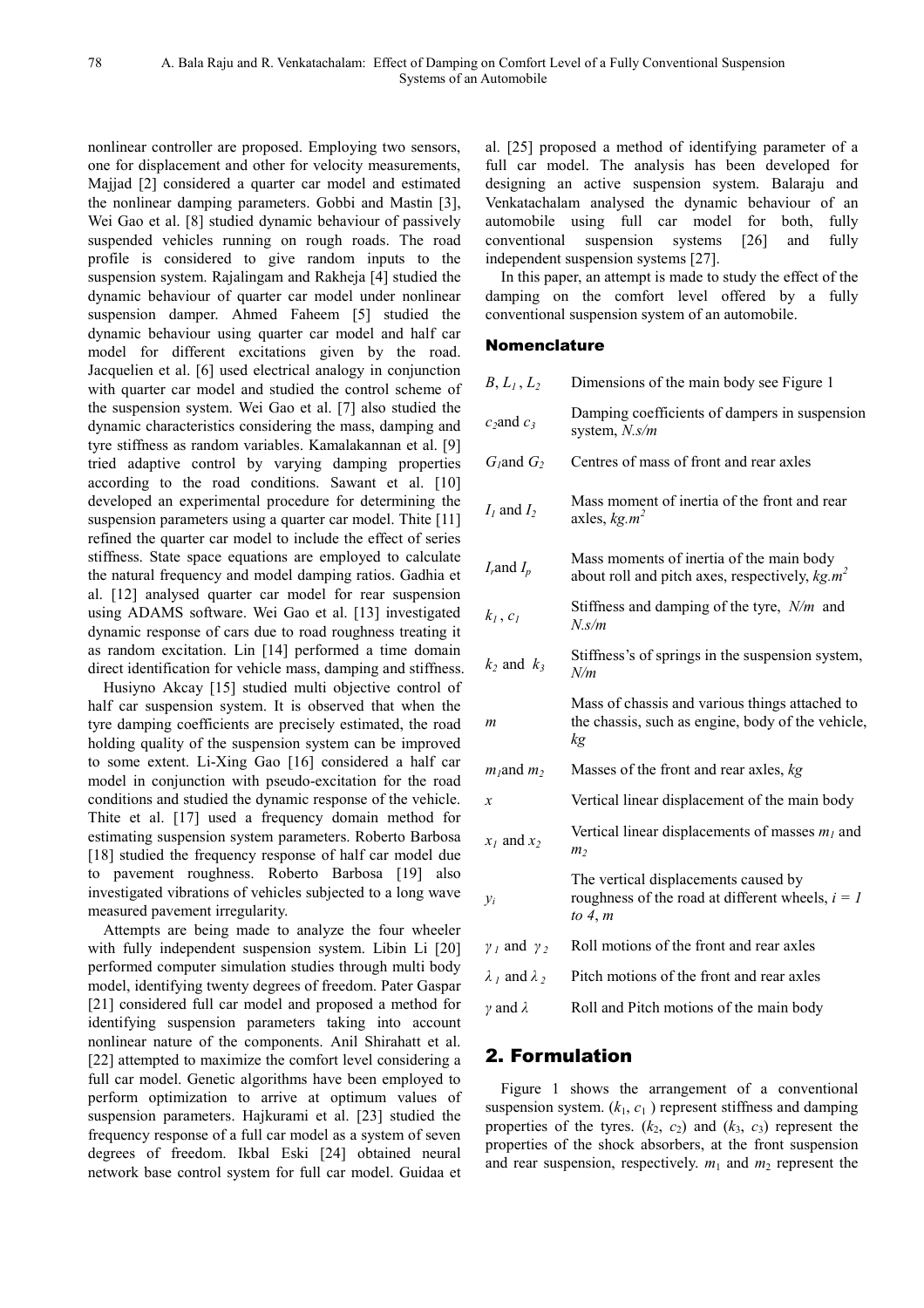masses of the front and rear axles, respectively. *m* represents the mass of the main body. The centre of mass *G* of the main body is located at distances,  $L_1$  and  $L_2$  from the front and rear ends, respectively. To describe the system, seven independent coordinates are chosen as,  $(x_i$  and  $y_i$ ) to represent vertical linear motion and roll motion of the front axle,  $(x_2$  and  $y_2$ ) to represent vertical linear motion and roll motion of the rear axle, and  $(x, \gamma \text{ and } \lambda)$  to represent vertical linear motion of *G* and roll and pitch motions of the main body, respectively. The vertical displacements caused by the road roughness may be represented by the variables  $y_i$ , *i*  $= 1$  to 4, as shown in the Figure 1. Figure also shows the absolute linear displacements of the four corners of the main body through the variables  $z_i$ ,  $i = 1$  to 4. The equations of motions may be derived as *Figure 1. Schematic arrangement of full car model of fully conventional* 



*suspension system* 

$$
m_1\ddot{x}_1 + 2(k_1 + k_2)x_1 - (2k_2)x - (2k_2L_1)\lambda
$$
  
+2(c<sub>1</sub> + c<sub>2</sub>) $\dot{x}_1$  - (2c<sub>2</sub>) $\dot{x}$  - (2c<sub>2</sub>L<sub>1</sub>) $\dot{\lambda}$  = k<sub>1</sub>(y<sub>1</sub> + y<sub>2</sub>) + c<sub>1</sub>(y<sub>1</sub> + y<sub>2</sub>) (1a)

$$
I_1 \ddot{\gamma}_1 + 2(k_1 + k_2)B^2 \gamma_1 - (2k_2 B^2) \gamma
$$
\n(1b)

+ 
$$
2(c_1 + c_2)B^2 \dot{\gamma}_1 - (2c_2B^2)\dot{\gamma} = -k_1B(y_1 - y_2) - c_1B(\dot{y}_1 - \dot{y}_2)
$$
 (10)

$$
m_2\ddot{x}_2 + 2(k_1 + k_3)x_2 - (2k_3)x + (2k_3L_2)\lambda
$$
  
+ 2(c<sub>1</sub> + c<sub>3</sub>) $\dot{x}_2$  - (2c<sub>3</sub>) $\dot{x}$  + (2c<sub>3</sub>L<sub>2</sub>) $\dot{\lambda}$  = k<sub>1</sub>(y<sub>3</sub> + y<sub>4</sub>) + c<sub>1</sub>(y<sub>3</sub> + y<sub>4</sub>) (1c)

$$
I_2 \ddot{\gamma}_2 + 2(k_1 + k_3)B^2 \gamma_2 - (2k_3 B^2) \gamma
$$
  
+ 2(c<sub>1</sub> + c<sub>3</sub>)B<sup>2</sup>  $\dot{\gamma}_2$  - (2c<sub>3</sub>B<sup>2</sup>)  $\dot{\gamma}$  = -k<sub>1</sub>B(y<sub>3</sub> - y<sub>4</sub>) - c<sub>1</sub>B(y<sub>3</sub> - y<sub>4</sub>) (1d)

$$
m\ddot{x} - (2k_2)x_1 - (2k_3)x_2 + 2(k_2 + k_3)x + 2(k_2L_1 - k_3L_2)\lambda
$$
 (1e)

$$
-(2c_2)\dot{x}_1 - (2c_3)\dot{x}_2 + 2(c_2 + c_3)\dot{x} + 2(c_2L_1 - c_3L_2)\dot{\lambda} = 0
$$

$$
I_r \ddot{\gamma} - (2k_2 B^2) \gamma_1 - (2k_3 B^2) \gamma_2 + 2(k_2 + k_3) B^2 \gamma
$$
  
- 
$$
(2c_2 B^2) \dot{\gamma}_1 - (2c_3 B^2) \dot{\gamma}_2 + 2(c_2 + c_3) B^2 \dot{\gamma} = 0
$$
 (1f)

$$
I_p \ddot{\lambda} - (2k_2 L_1)x_1 + (2k_3 L_2)x_2 + 2(k_2 L_1 - k_3 L_2)x + 2(k_2 L_1^2 + k_3 L_2^2)\lambda
$$
  
-  $(2c_2 L_1)\dot{x}_1 + (2c_3 L_2)\dot{x}_2 + 2(c_2 L_1 - c_3 L_2)\dot{x} + 2(c_2 L_1^2 + c_3 L_2^2)\dot{\lambda} = 0$  (1g)

The Equations (1) is forming a set of seven second order, linear, nonhomogeneous ordinary differential equations.

$$
z_2 = x + B\gamma + L_1\lambda \tag{3b}
$$

$$
z_3 = x - B\gamma - L_2\lambda \tag{3c}
$$

$$
z_4 = x + B\gamma - L_2\lambda \tag{3d}
$$

### 3. Analysis for Optimum Damping of the Suspension System

In order to study the comfort level of the passengers, a quantity  $z^2$  defined as the sum of the squares of vertical displacements at each corner of the vehicle, is considered. It may be expressed mathematically as

$$
z^2 = \sum_{i=1}^4 z_i^2 \tag{2}
$$

where, the displacements  $z_i$ ,  $i = 1$  to 4 may be expressed as

$$
z_1 = x - B\gamma + L_1\lambda \tag{3a}
$$

As it is defined,  $z^2$  is a positive definite quantity, and hence the minimum value is zero. This can happen only when  $z_i$ ,  $i = 1$  to 4 are all zeroes, which implies that all the four corners of the main body are having zero absolute displacements, implying that the main body is not moving at all. Therefore, the best comfort may be achieved when the value of  $z^2$  is zero. However, this is an ideal situation. Therefore, one attempts to look for achieving a possible minimum value of  $z^2$ .

Based on a practical road vehicle *Santro Xing*, numerical values are assigned to various parameters involved for the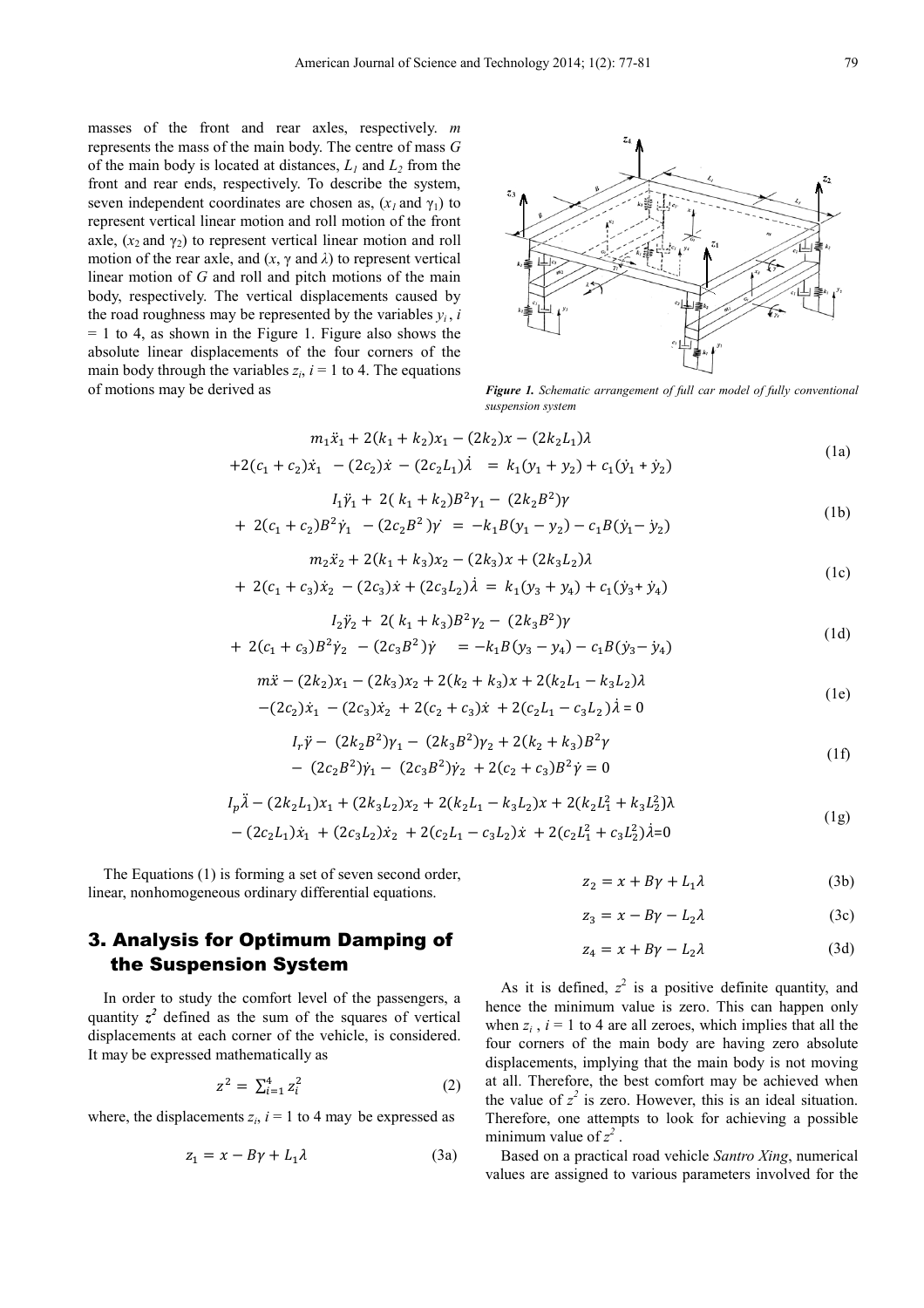suspension system as follows.

| $m_1 = 40 kg$                   | $m_2 = 100 kg$                   | $m = 1000 kg$               |
|---------------------------------|----------------------------------|-----------------------------|
| $I_2 = 20 \text{ kg} \cdot m^2$ | $I_r = 500 \text{ kg} \cdot m^2$ | $I_n = 1000 kg.m^2$         |
| $k_1 = 2 \times 10^5 N/m$       | $k_2 = 0.5 \times 10^5 N/m$      | $k_3 = 0.5 \times 10^5 N/m$ |
| $c_1 = 1000N$ . s/m             | $L_1 = 1.0 m$                    | $L_2 = 2.5$ m               |
| $B=0.75 m$                      |                                  |                             |

In the present analysis the damping parameters  $c_2$  and  $c_3$ are taken same as,  $c_2 = c_3 = c$ . Some typical disturbances are chosen as listed in Table 1. The equations of motion expressed in Equation (1) are integrated for each of the disturbance chosen, for different values of *c* in the range 500 to 6000 *N.s/m*. For each value of c, the maximum value of  $z^2$  is noted. Figure 2a shows the variation of  $(z^2)$ max with *c,* for the cases 1,2,3 and 4 of the Set 1 described in Table1. Similarly, Figure 2b shows the variation of  $(z^2)$ max with *c* for the cases 5,6,7 and 8 of the Set 2. These two Figures reveal that for a value of  $c = 1000$  *N.s/m*, the values of  $(z^2)$  <sub>max</sub> are minimum. Therefore,  $c_2 = c_3 = 1000$  *N.s/m* may be considered as optimum damping.



*Figure 2. Effect of damping on*  $(z^2)$ *max for fully conventional suspension system* 

| <b>Table 1.</b> Different disturbances chosen |  |
|-----------------------------------------------|--|
|-----------------------------------------------|--|

|  |  | <b>Set 1.</b> Displacement disturbances (all are in m). |  |
|--|--|---------------------------------------------------------|--|
|--|--|---------------------------------------------------------|--|

| Case 1 | $y_1(0) = 0.1$ | $y_2(0) = 0$   | $y_3(0) = 0$   | $y_4(0) = 0$   |
|--------|----------------|----------------|----------------|----------------|
| Case 2 | $y_1(0) = 0.1$ | $y_2(0) = 0.2$ | $y_3(0) = 0$   | $y_4(0) = 0$   |
| Case 3 | $y_1(0) = 0.1$ | $y_2(0) = 0$   | $y_3(0) = 0.2$ | $y_4(0) = 0$   |
| Case 4 | $y_1(0) = 0.1$ | $y_2(0) = 0$   | $y_3(0) = 0$   | $y_4(0) = 0.2$ |

| <b>Set 2.</b> Velocities disturbances (all are in $m/s$ ). |                      |                       |                       |                       |  |
|------------------------------------------------------------|----------------------|-----------------------|-----------------------|-----------------------|--|
| Case 5                                                     | $\dot{y}_1(0) = 500$ | $\dot{y}_2(0) = 0$    | $\dot{y}_3(0) = 0$    | $\dot{y}_4(0) = 0$    |  |
| Case 6                                                     | $\dot{y}_1(0) = 500$ | $\dot{y}_2(0) = 1000$ | $\dot{y}_3(0) = 0$    | $\dot{y}_4(0) = 0$    |  |
| Case 7                                                     | $\dot{y}_1(0) = 500$ | $\dot{y}_2(0) = 0$    | $\dot{y}_3(0) = 1000$ | $\dot{y}_4(0) = 0$    |  |
| Case 8                                                     | $\dot{y}_1(0) = 500$ | $\dot{y}_2(0) = 0$    | $\dot{y}_3(0) = 0$    | $\dot{y}_4(0) = 1000$ |  |

The existence of optimum value of damping may be explained as follows. When damping is nearly zero, the system would be an undamped system. Therefore, one can expect large amplitudes of forced vibrations. When damping is very large, it may be realised that the damper is providing a rigid connection of chassis to the axles. Hence, the entire disturbance is directly transferred to the main body. One should allow free movement of the plunger of the damper for pumping out the energy of the system effectively. Therefore, there must exist an optimum value of damping.

### 4. Concluding Remarks

The work presented in this paper and significant conclusions that may be drawn based on the present work may be summarized as follows.

- (i) A full car model of fully conventional suspension system is studied for optimum damping parameters.
- (ii) For the purpose of study, the values of various other parameters are taken which correspond to a real practical automobile.
- (iii) A quantity  $z^2$  is defined to indicate the comfort level for the passengers.
- (iv) The damping of the shock absorber is varied from 500 to 6000 *N.s/m* in steps of 500 *N.s/m*. For each damping value the time response is observed for some typical disturbances and the maximum value of  $z^2$  is noted.
- (v) The reason for the existence of an optimum value of damping is discussed.
- (vi) A damping value of 1000 *N.s/m* is found to offer the lowest value for  $(z^2)_{\text{max}}$  for all the disturbances.